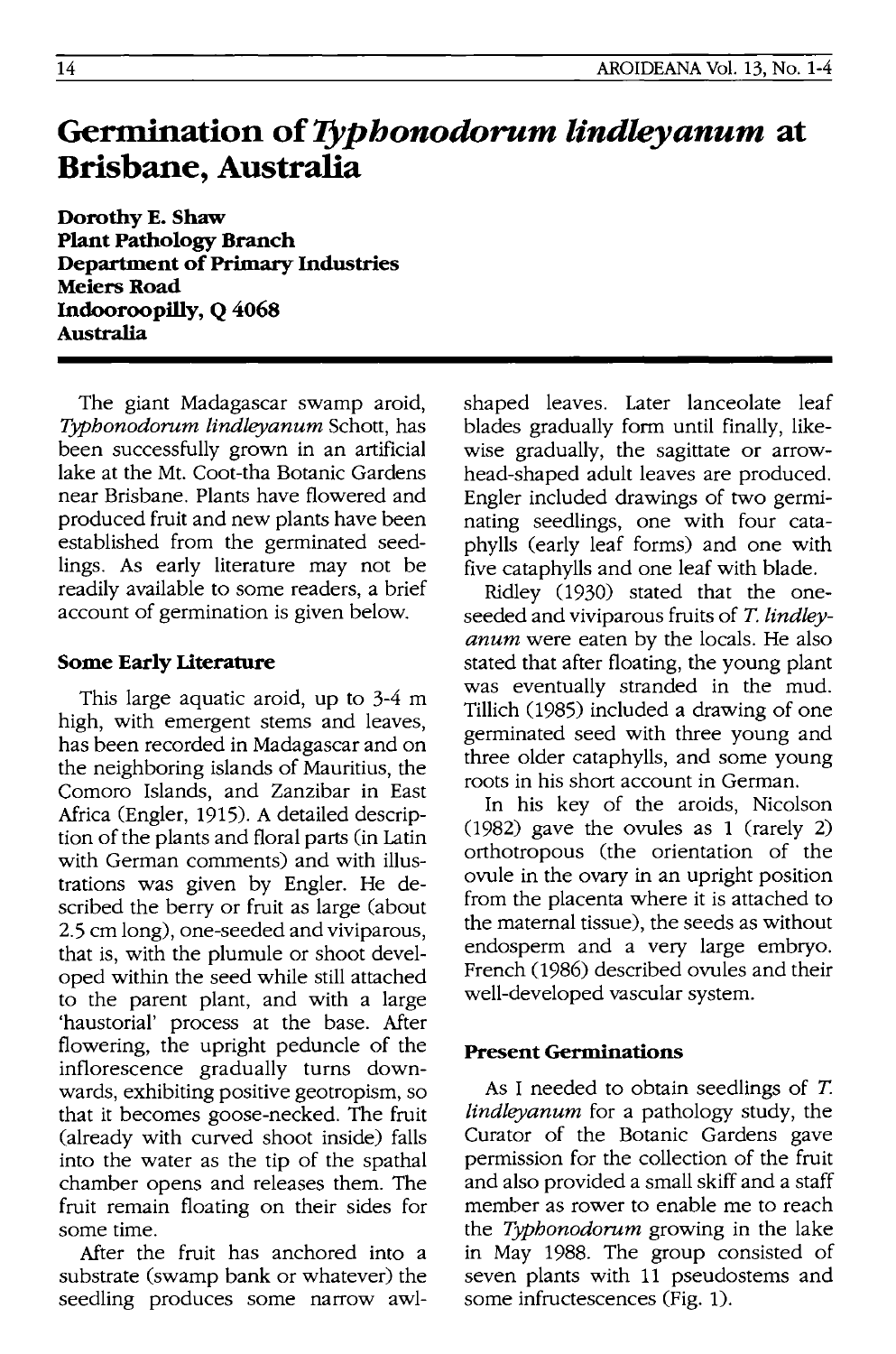

Fig. l. *Typhonodorum lindleyanum* growing in a lake at Mt. Coot-tha Botanic Gardens in Brisbane.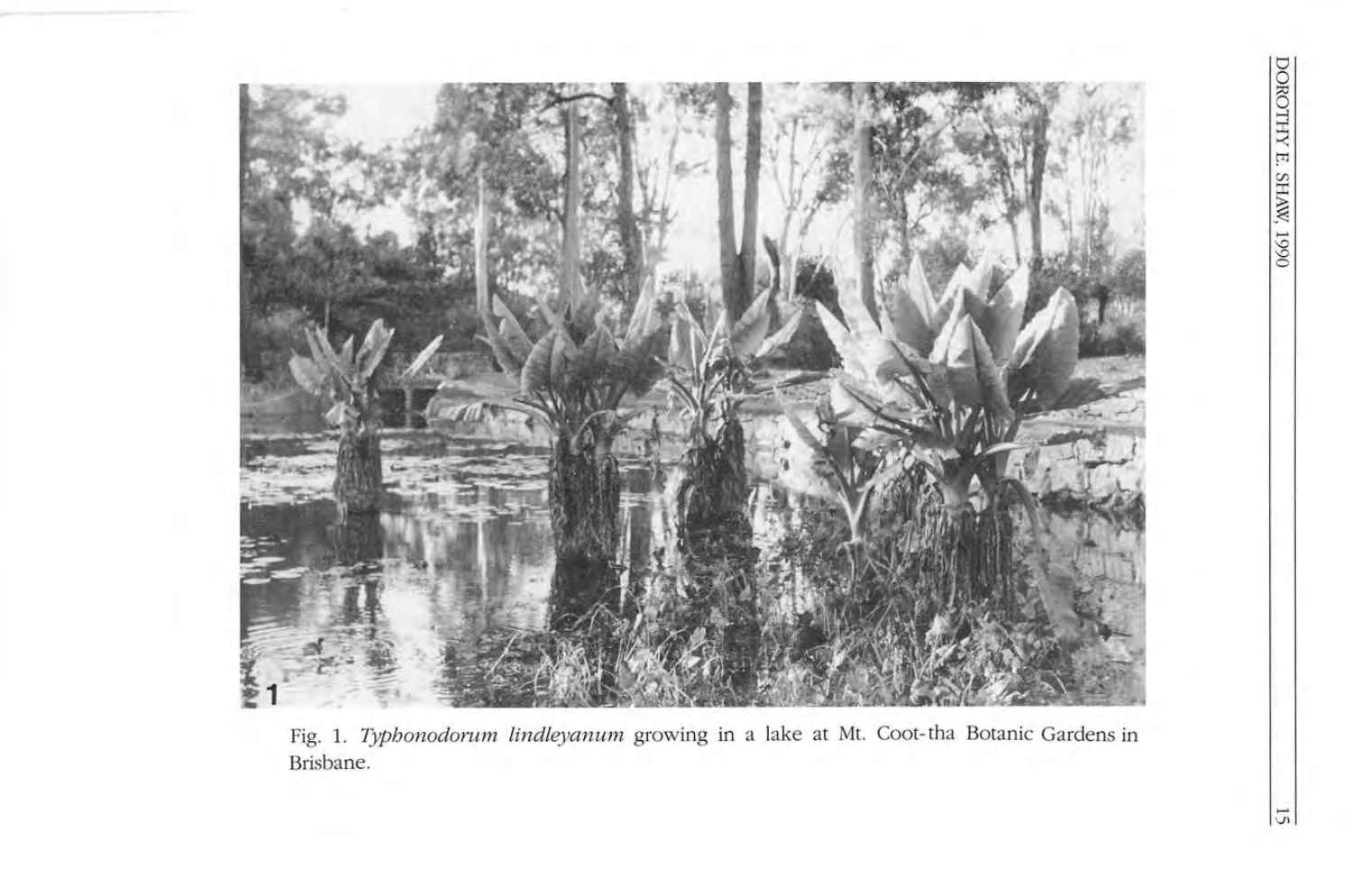

Fig. 2. *T lindleyanum* infructescence. Fig. 3. *T lindleyanum* infructescence, cut open to show the position of the viviparous fruit which would later drop downwards into the water. Fig. 4. Yellowish fruit of *T lindleyanum* with coats and dark brown fruit without coats floating on their sides in a deep beaker of water. Fig. 5. Four fruit of *T. lindleyanum.* Fig. 6. Four fruit showing the emerging, previously curved plumules.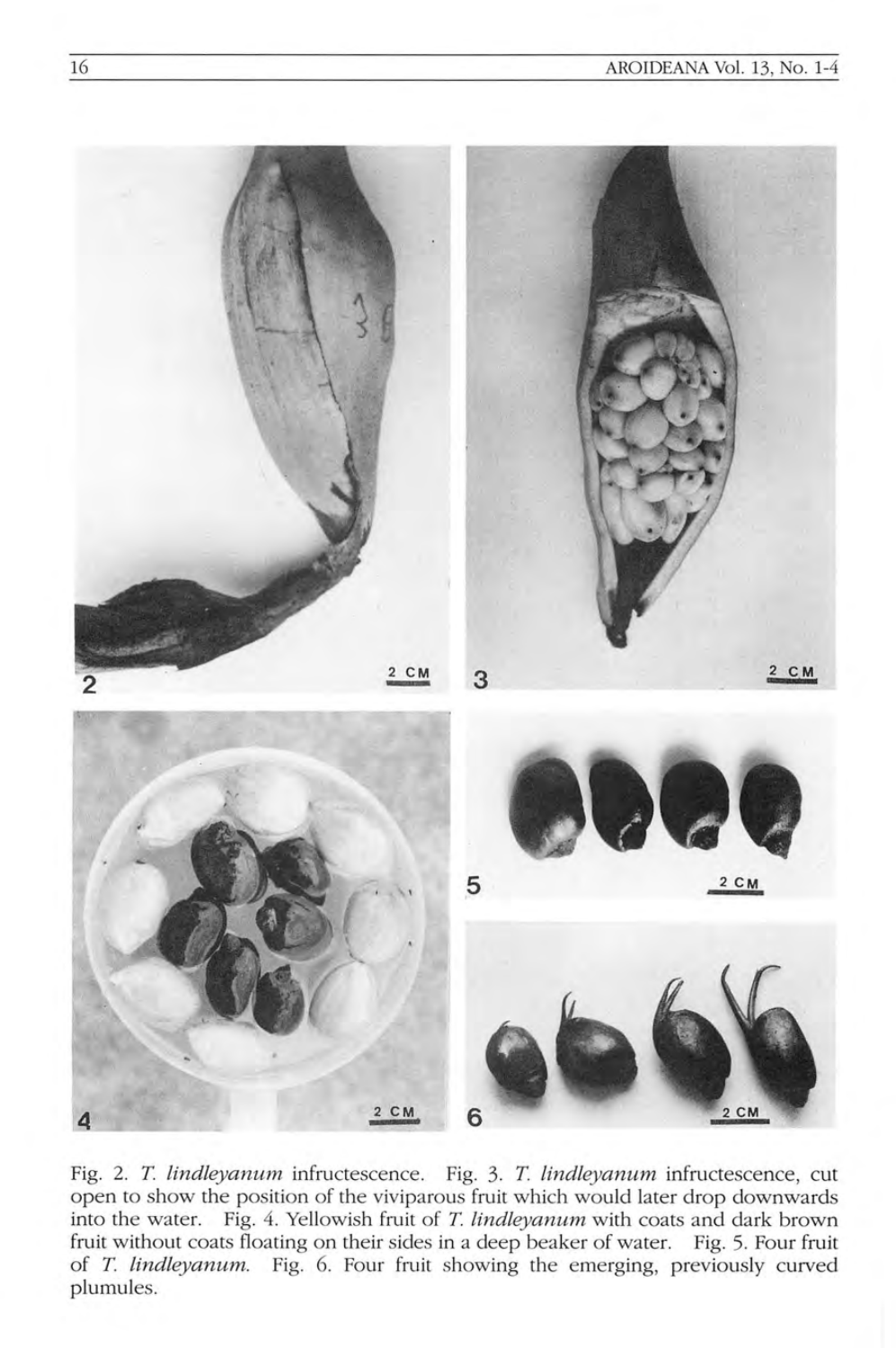#### DOROTHY E. SHAW, 1990 17



Fig. 7. Four seedlings of *T lindleyanum* 39 days after sowing. Fig. 8. Roots of one seedling 39 days after sowing. Fig. 9. Two lots of seedlings of *T lindleyanum,* one lot grown in damp soil and the other in water-logged soil, 9.5 weeks after sowing. Fig. 10. Roots of the seedlings shown in Fig. 9.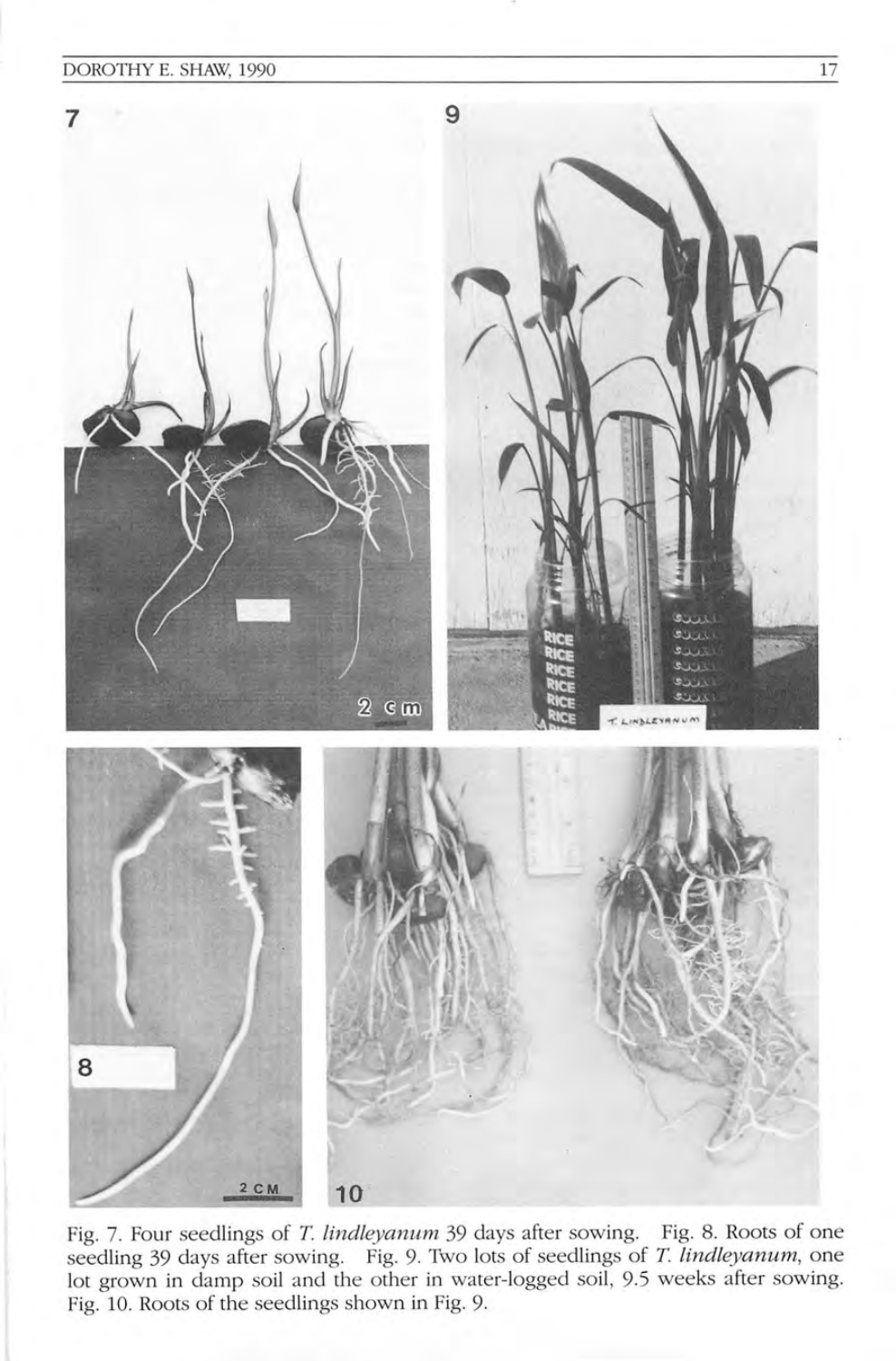The oldest infructescences were already pointing downwards on curved peduncles. One detached infructescence is shown in Fig. 2 and one cut to reveal the enclosed whitish fruit in Fig. 3.

The fruit of some of the infructescences had already fallen into the water and were floating around the plants and between the water lily leaves. Some of the fruit with the outer coat still intact (now pale yellow) and some with the coat rotted off are both shown floating on their sides in a 19 cm deep beaker of water (Fig. 4). Four of the latter fruit are shown in Fig. 5 and four others with their plumules emerging from their former curved position in Fig. 6.

Eighteen of the fruit were sown on their sides in a shallow dish of potting mix (hereafter called 'soil') partially covered with water on 17 May 1988. The plumules were negatively geotropic, rising into the air. Four of the seedlings are shown in Fig. 7, taken 39 days after sowing in the tray. A close-up of the roots of one of them is shown in Fig. 8. The main roots had a reddish pigment near the base of the plant shading into white towards the tip. The lateral roots issued at right angles to the main roots and were white and translucent (Fig. 8). When examined microscopically, neither the main roots nor the laterals had root hairs.

The seedlings were grown on in food jars, nine of them in soil kept damp and nine maintained with water above the soil surface. Both lots were about 55 cm above soil level 9.5 weeks later (Fig. 9). The roots, washed free from soil, are shown in Fig. 10, and those from both damp and waterlogged soil were still without root hairs.

Some of the plants were grown on by a grower with suitable facilities and were nearly 2 m above soil level in July 1989, that is, 14 months after sowing (Fig. 11).

A further collection of infructescences was made by a Gardens staff member in September 1989 and the germination of this material followed the same pattern as previously. The main and lateral roots

of the young seedlings again lacked root hairs. Microscopic examination of the roots of one of these plants after growing in an outside pond for 14 months also showed hairlessness. Roots from the plants shown in Fig. 11 were also examined microscopically 30 months after sowing when they were 2.5 m high and were also found to be without root hairs.

#### **Comments**

The roots of the seedlings and of plants up to 30 months old lacked root hairs. Although no root hairs are shown in the drawings of Engler (1915) or Tillich (1985), this fact is not mentioned by either author, even though Tillich, for example, mentioned the hairlessness of roots of other plants. Another aquatic aroid, *Pistia stratiotes* 1., also lacks root hairs (Schwarz 1883; Tillich 1985; and Shaw, personal observation). Mature plants of *T. lindleyanum* in their natural habitat may also lack root hairs, and if this has not been investigated already, needs to be determined.

*T. lindleyanum* grows in great profusion in swamps and marshes near Tamatave (18· 10' S latitude) and in the lower reaches of rivers on the east coast of Madagascar facing the Indian Ocean, as shown in illustrations such as those of Rue, Bouliere & Harroy (1957) and Graf (1981, 1982), although it is said to extend to 900 m altitude (Croat (1988)1990). It also grows on the Comoro Islands (about 12· S) and Zanzibar (6· 19' S) which are much further north. It has been cultivated outdoors in the Botanic Gardens at Rio de Janeiro (22· 53' S), as illustrated by Graf (1982) in color. The plant has also been growing outside at Brisbane (27<sup>°</sup> 30' S) which is slightly colder than even Rio de Janeiro, as well as in the warmer geodesic dome at the Mt. Coot-tha Botanic Gardens (Shaw 1987).

Seedlings at Brisbane, however, grown in an outside pond were smaller (about 1 m high) at 14 months than those grown the previous year in the glasshouse (as shown in Fig. 11). Those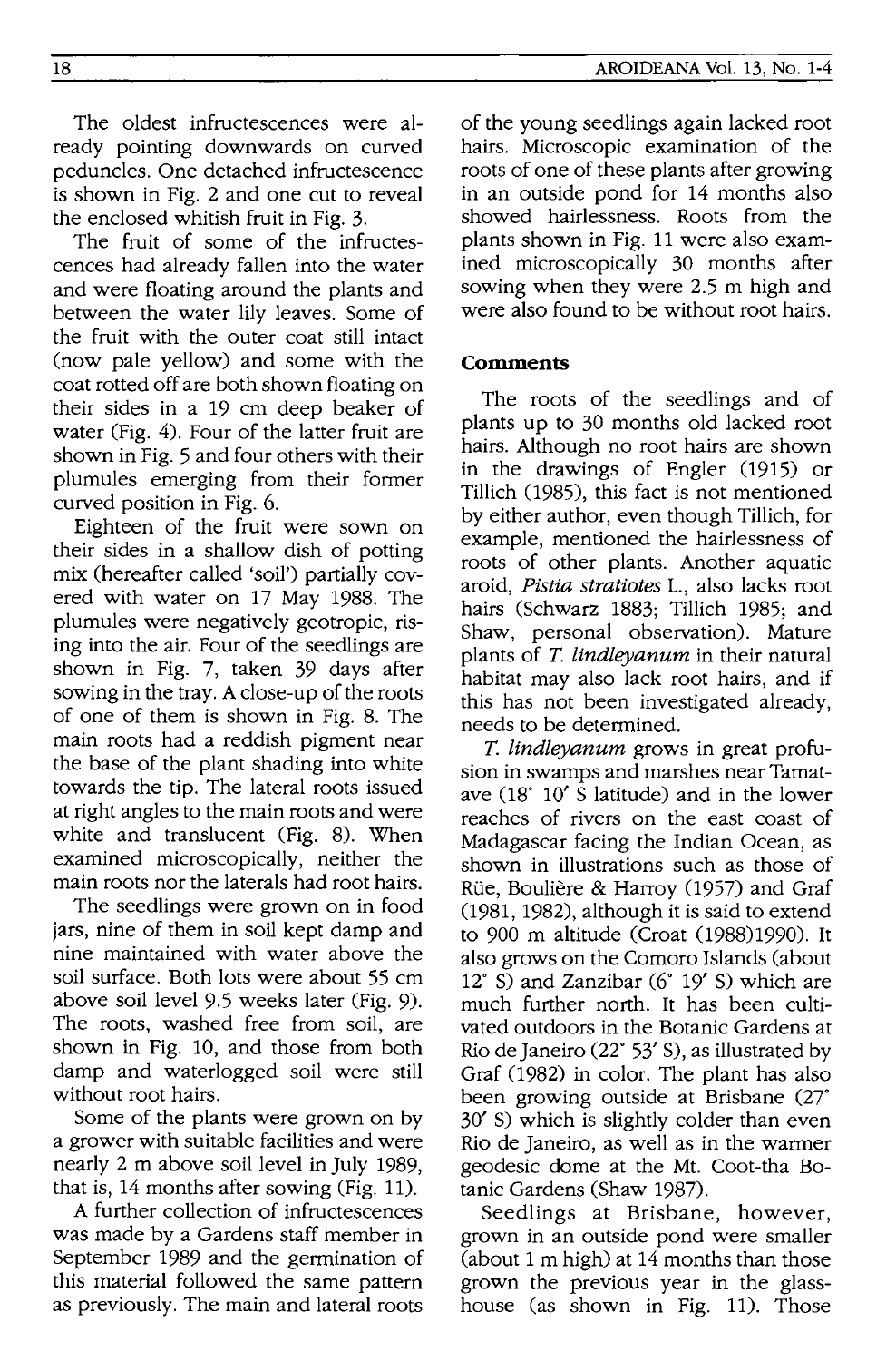

Fig. 11. Plants of *T. lindleyanum* (originally shown in Fig. 9) 14 months after growth in a g lass house.